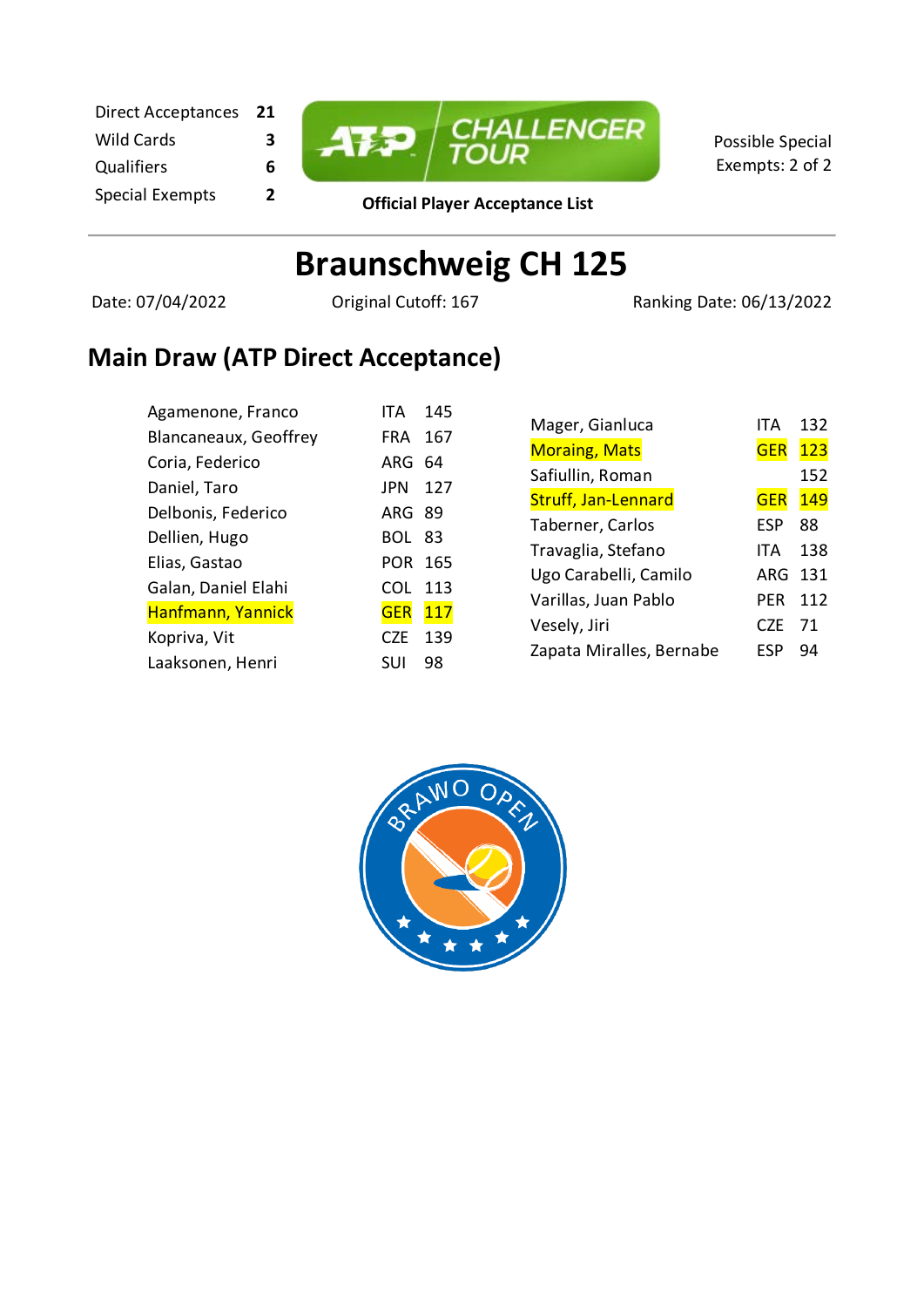| Direct Acceptances |   |  |  |
|--------------------|---|--|--|
| Wild Cards         | 4 |  |  |
| <b>Qualifiers</b>  | 0 |  |  |
| Snacial Evamnts    | 2 |  |  |



Possible Special Exempts: 3 of 3

Special Exempts **<sup>3</sup> Official Player Acceptance List**

## **Braunschweig CH 125 Q**

Date: 07/04/2022 Original Cutoff: 299 Ranking Date: 06/13/2022

#### **Qualifying (ATP Direct Acceptance)**

| Dutra da Silva, Daniel | <b>BRA 236</b> |     |                      |                |     |
|------------------------|----------------|-----|----------------------|----------------|-----|
| Esteve Lobato, Eduard  | ESP            | 293 | Sels, Jelle          | NED 241        |     |
| Geerts, Michael        | BEL            | 280 | Seyboth Wild, Thiago | <b>BRA 254</b> |     |
| Giustino, Lorenzo      | ITA            | 263 | Squire, Henri        | <b>GER</b>     | 291 |
|                        |                |     | Stricker, Dominic    | <b>SUI</b>     | 201 |
| Janvier, Maxime        | FRA 292        |     | Valkusz, Mate        | <b>HUN 259</b> |     |
| Krutykh, Oleksii       | <b>UKR 282</b> |     | Vatutin, Alexey      |                | 295 |
| Lenz, Julian           | <b>GER</b>     | 299 |                      |                |     |
| Nardi, Luca            | ITA            | 186 | Virtanen, Otto       | <b>FIN</b>     | 283 |
| Roca Batalla, Oriol    | ESP            | 276 | Zuk, Kacper          | <b>POL</b>     | 277 |
|                        |                |     |                      |                |     |

#### Alternates (ATP)

| 1.    | Barrientos, Nicolas | COL            | 347 | 69. |   | Reymond, Arthur        | <b>FRA</b>     | 581 |
|-------|---------------------|----------------|-----|-----|---|------------------------|----------------|-----|
| 2.    | Oliel, Yshai        | <b>ISR</b>     | 354 | 70. |   | Palosi, Stefan         | <b>ROU</b>     | 586 |
| 3.    | Gakhov, Ivan        |                | 356 | 71. |   | Frunza, Nicolae        | <b>ROU</b>     | 589 |
| 4.    | Gautier, Alexis     | FRA            | 358 | 72. |   | Miceli, Marco          | ITA            | 594 |
| 5.    | Setkic, Aldin       | BIH            | 363 | 73. |   | Zeballos, Federico     | <b>BOL</b>     | 606 |
| 6.    | Prihodko, Oleg      | <b>UKR 364</b> |     | 74. |   | Kestelboim, Mariano    | ARG            | 607 |
| 7.    | Andreev, Adrian     | <b>BUL</b>     | 365 | 75. |   | Whitehouse, Mark       | GBR            | 612 |
| 8.    | De Schepper, Kenny  | FRA            | 367 | 76. |   | Gima, Sebastian        | ROU            | 616 |
| 9.    | Gulbis, Ernests     | LAT            | 369 | 77. | @ | Nouza, Petr            | <b>CZE</b>     | 635 |
| 10.   | Istomin, Denis      | UZB            | 373 | 78. |   | Ocleppo, Julian        | ITA            | 638 |
| 11.   | Lamasine, Tristan   | FRA            | 374 | 79. |   | Naw, Hazem             | <b>SYR</b>     | 643 |
| 12.   | Martineau, Matteo   | FRA            | 375 | 80. |   | Brugnerotto, Marco     | ITA            | 645 |
| 13.   | Fils, Arthur        | FRA            | 381 | 81. |   | Wehnelt, Kai           | <b>GER</b>     | 648 |
| 14.   | Cuevas, Martin      | URU            | 382 | 82. |   | Carr, Simon            | IRL            | 650 |
| 15.   | Van Assche, Luca    | FRA 383        |     | 83. |   | Musialek, Alexis       | <b>FRA</b>     | 658 |
| 16.   | Shang, Juncheng     | <b>CHN</b>     | 392 | 84. |   | Veldheer, Mick         | <b>NED</b>     | 659 |
| 17.   | Medjedovic, Hamad   | <b>SRB</b>     | 400 | 85. |   | Lipovsek Puches, Tomas | <b>SLO</b>     | 662 |
| 18. @ | Safranek, Vaclav    | <b>CZE</b>     | 400 | 86. |   | Patino, Luis           | MEX 664        |     |
| 19.   | Poljak, David       | <b>CZE</b>     | 405 | 87. |   | Pichler, David         | <b>AUT 666</b> |     |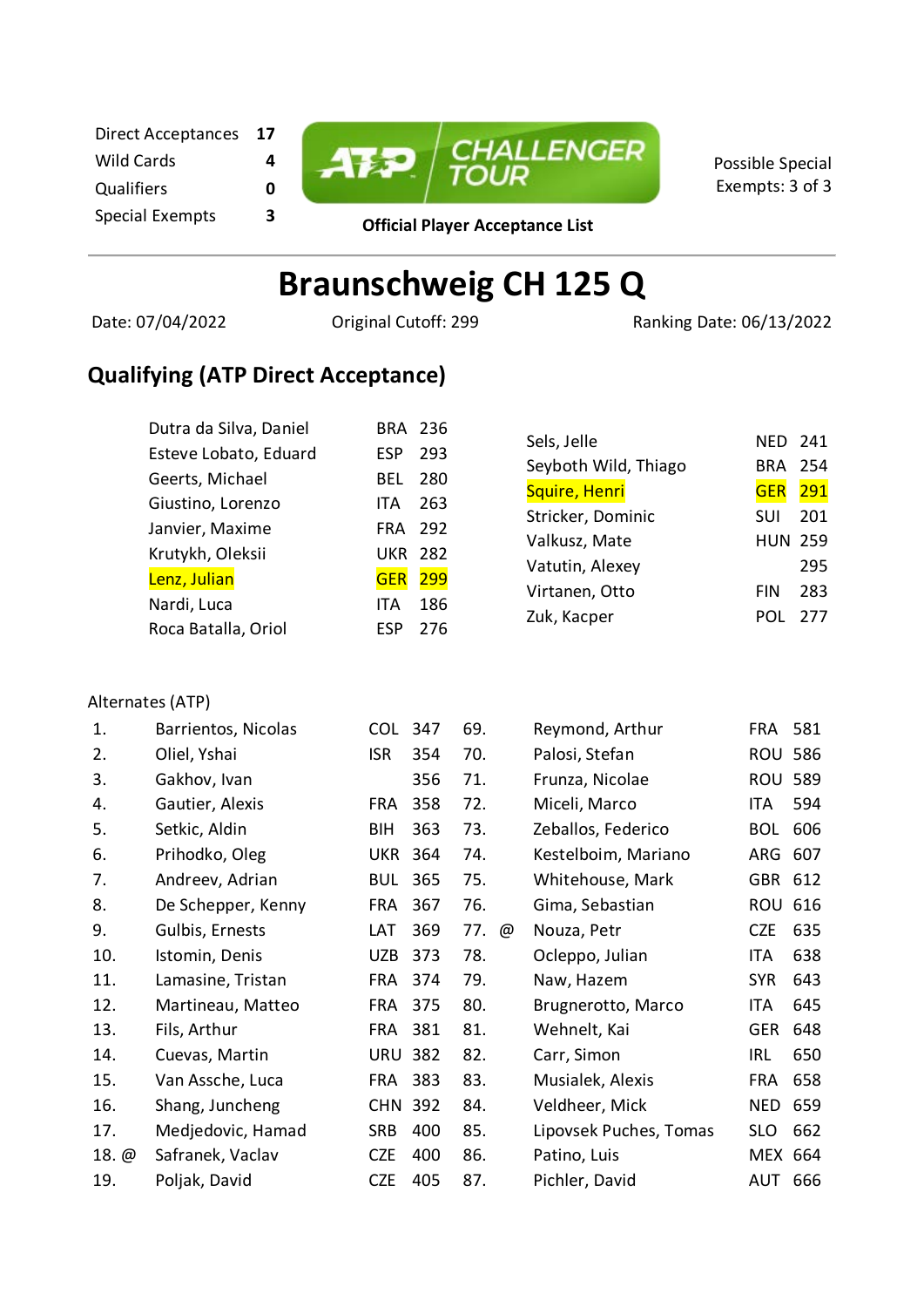| 20.     | Weis, Alexander       | ITA            | 406 | 88.    | Moraing, Oscar          | <b>GER</b>     | 667      |
|---------|-----------------------|----------------|-----|--------|-------------------------|----------------|----------|
| 21.     | Mayot, Harold         | <b>FRA</b>     | 410 | 89.    | Vilardo, Francesco      | ITA            | 681      |
| 22.     | Gutierrez, Oscar Jose | BRA            | 413 | 90.    | King, Evan              | <b>USA</b>     | 685      |
| 23.     | Nagal, Sumit          | <b>IND</b>     | 414 | 91.    | Chazal, Maxime          | <b>FRA</b>     | 687      |
| 24.     | Sanchez Jover, Carlos | <b>ESP</b>     | 415 | 92.    | Bocchi, Lorenzo         | <b>ITA</b>     | 690      |
| 25.     | Gengel, Marek         | <b>CZE</b>     | 418 | 93.    | Cozbinov, Alexandr      | <b>MDA 697</b> |          |
| 26.     | Wenger, Damien        | <b>SUI</b>     | 420 | 94.    | Eysseric, Jonathan      | <b>FRA</b>     | 702      |
| 27.     | Krumich, Martin       | <b>CZE</b>     | 428 | 95.    | Kivattsev, Kirill       |                | 705      |
| 28.     | Tomic, Bernard        | <b>AUS</b>     | 430 | 96.    | Giacalone, Omar         | <b>ITA</b>     | 707      |
| 29.     | Echargui, Moez        | <b>TUN 432</b> |     | 97.    | Castelnuovo, Luca       | SUI            | 710      |
| 30.     | Chepelev, Andrey      |                | 433 | 98.    | Dalla Valle, Enrico     | ITA            | 712      |
| 31.     | Benchetrit, Elliot    | <b>MAR 435</b> |     | 99.    | Nouza, Petr             | <b>CZE</b>     | 716      |
| 32.     | Kravchenko, Georgii   | <b>UKR 437</b> |     | 100.   | Donati, Matteo          | ITA            | 728      |
| 33.     | Neumayer, Lukas       | <b>AUT 444</b> |     | 101.   | Ingildsen, Johannes     | <b>DEN</b>     | 734      |
| 34.     | Lock, Benjamin        | ZIM            | 446 | 102.   | Strombachs, Robert      | LAT            | 740      |
| 35.     | Peliwo, Filip         | POL 448        |     | 103.   | Safranek, Vaclav        | <b>CZE</b>     | 750      |
| 36.     | Neuchrist, Maximilian | <b>AUT 450</b> |     | 104.   | Galarza, Juan Ignacio   | ARG            | 753      |
| 37.     | Orlov, Vladyslav      | <b>UKR 454</b> |     | 105.   | Mertens, Yannick        | <b>BEL</b>     | 755      |
| 38.@    | Bellucci, Thomaz      | BRA 454        |     | 106.   | Sorrentino, Luigi       | ITA            | 758      |
| 39.     | Fonio, Giovanni       | ITA            | 460 | 107.   | Tsitsipas, Petros       | GRE            | 768      |
| 40.     | Pereira, Jose         | BRA 462        |     | 108.   | Niklas-Salminen, Patrik | <b>FIN</b>     | 771      |
| 41.     | Madarasz, Gergely     | <b>HUN 467</b> |     | 109.   | Beaupain, Simon         | <b>BEL</b>     | 793      |
| 42.     | Mridha, Jonathan      | <b>SWE 468</b> |     | 110.   | Pokorny, Lukas          | <b>SVK</b>     | 800      |
| 43.     | Oradini, Giovanni     | ITA            | 472 | 111.   | Schell, Niklas          | <b>GER</b>     | 829      |
| 44.     | Stodder, Timo         | <b>GER</b>     | 473 | 112.   | Myneni, Saketh          | <b>IND</b>     | 853      |
| 45.     | Blanchet, Ugo         | <b>FRA</b>     | 474 | 113.   | Zima, Leopold           | <b>GER</b>     | 866      |
| 46.     | Potenza, Luca         | <b>ITA</b>     | 476 | 114.   | Glinka, Daniil          | <b>EST</b>     | 875      |
| 47.     | Noguchi, Rio          | <b>JPN</b>     | 478 | 115.   | Lomakin, Grigoriy       | <b>KAZ</b>     | 901      |
| 48.     | Bobrov, Bogdan        |                | 481 | 116.   | Ricca, Giorgio          | ITA            | 993      |
| 49.     | Heyman, Christopher   | <b>BEL</b>     | 483 | 117.   | Verbeek, Sem            | <b>NED</b>     | 1001     |
| 50.     | Heller, Peter         | <b>GER</b>     | 490 | 118.   | Florig, Philip          | <b>GER</b>     | 1011     |
| 51.     | Balzerani, Riccardo   | ITA            | 501 | 119.   | De Rueda De Genover,    | <b>ESP</b>     | 1032     |
| 52.     | Safwat, Mohamed       | EGY            | 508 |        | Ignasi                  |                |          |
| 53.     | Onclin, Gauthier      | <b>BEL</b>     | 509 | 120.   | Olivetti, Albano        | <b>FRA</b>     | 1074     |
| 54.     | Haerteis, Johannes    | <b>GER</b>     | 518 | 121.   | Valsecchi, Paul         | <b>FRA</b>     | 1088     |
| 55. $@$ | Cervantes, Inigo      | <b>ESP</b>     | 521 | 122.   | Barrena, Alex           | ARG            | 1094     |
| 56.     | Molleker, Rudolf      | <b>GER</b>     | 530 | 123.   | Bellucci, Thomaz        | <b>BRA</b>     | 1111     |
| 57.     | Damas, Miguel         | <b>ESP</b>     | 534 | 124.   | Lemstra, Kai            | <b>GER</b>     | 1120     |
| 58.     | Napolitano, Stefano   | ITA            | 539 | 125.   | Kalyanpur, Adil         | <b>IND</b>     | 1190     |
| 59.     | Roncalli, Simone      | ITA            | 542 | 126.   | Lopez, Noah             | SUI            | 1245     |
| 60.     | Leshem, Edan          | <b>ISR</b>     | 545 | 127. @ | Henning, Benedikt       | <b>GER</b>     | 1256     |
| 61.     | Choinski, Jan         | GBR            | 548 | 128.   | Brown, Preston          | <b>USA</b>     | 1259     |
| 62. @   | Carr, Simon           | <b>IRL</b>     | 554 | 129.   | Martos Gornes, Sergio   | <b>ESP</b>     | 1291     |
| 63.     | Capecchi, Daniele     | ITA            | 557 | 130.   | Cornea, Victor Vlad     |                | ROU 1333 |